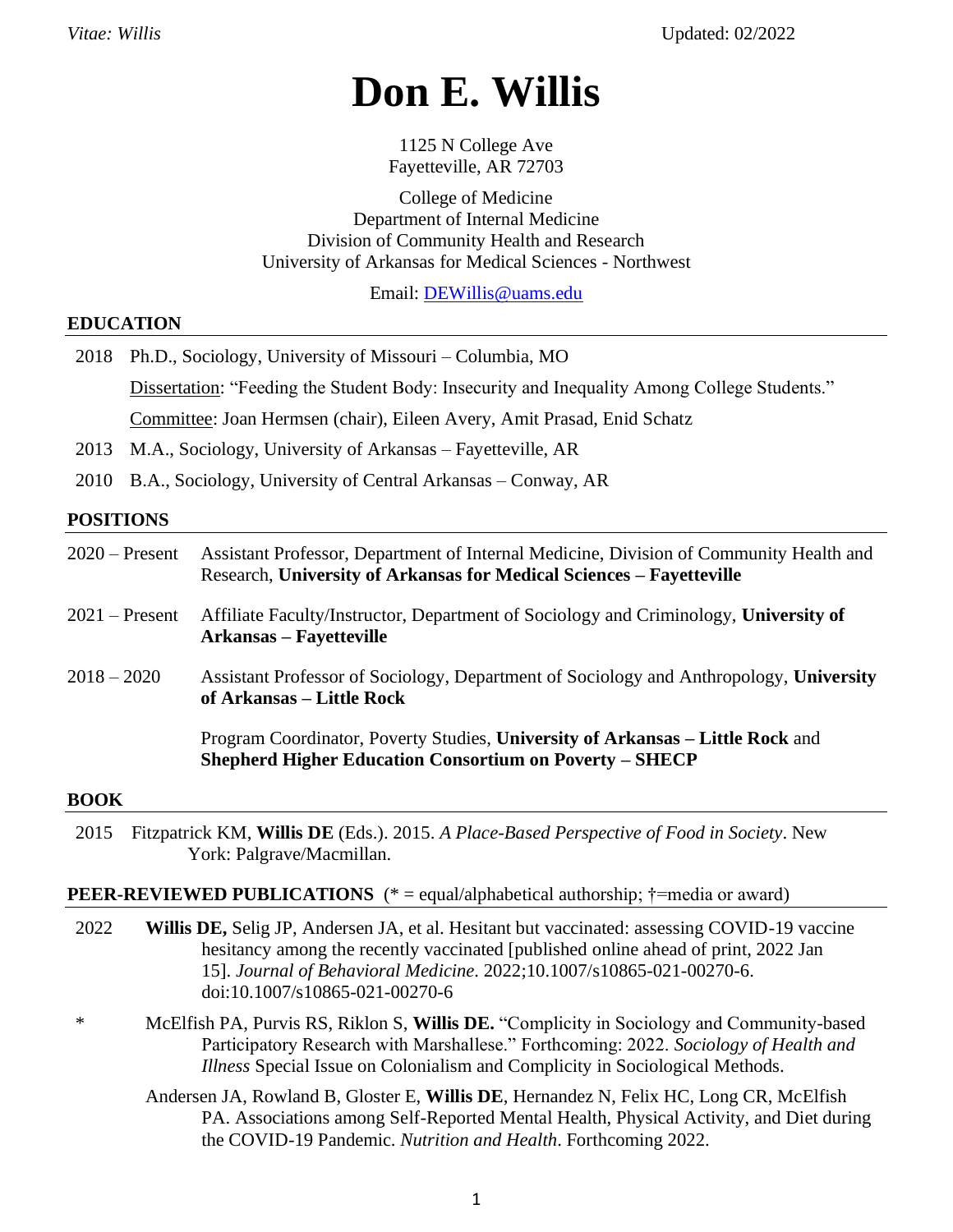- 2021 **Willis DE** and McElfish PA. 2021. Racial disparities in the COVID-19 response affecting the Marshall Islands diaspora, United States of America. *Bulletin of the World Health Organization.* 99:680–68. doi: <http://dx.doi.org/10.2471/BLT.20.277855>
	- **Willis DE.** 2021. "Feeding Inequality: Food Insecurity, Social Status and College Student Health." *Sociology of Health & Illness*. 43(1): 220-237. doi: [10.1111/1467-9566.13212](https://doi.org/10.1111/1467-9566.13212)
		- † Video Abstract:<https://youtu.be/2DHcf9XPSNg>
	- **Willis DE**, Presley J, Williams M, Zaller N, McElfish PA. 2021. "COVID-19 Vaccine Hesitancy among Youth." *Human Vaccines & Immunotherapeutics* 1-3. doi[:10.1080/21645515.2021.1989923.](https://doi.org/10.1080/21645515.2021.1989923)
	- **Willis DE,** Andersen JA, Bryant-Moore K, Selig JP, Long C, Felix H, Curran GM, McElfish PA. 2021. "COVID-19 Vaccine Hesitancy: Race/Ethnicity, Trust, and Fear." *Clinical and Translational Science*. doi: 10.1111/cts.13077
		- † 2022 Clinical and Translational Science Award
		- † 2021 most downloaded article published that year in *Clinical and Translational Science*
		- † NPR, KUAR: [https://www.kuaf.com/post/understanding-vaccine](https://www.kuaf.com/post/understanding-vaccine-hesitancy?fbclid=IwAR3APF_PB6csLK8oIIVL0mjQ_UVabLDM3wyW4bFYkWJR8Y25LC-ZcrSQxm8#stream/0)[hesitancy?fbclid=IwAR3APF\\_PB6csLK8oIIVL0mjQ\\_UVabLDM3wyW4bFYkWJR8Y2](https://www.kuaf.com/post/understanding-vaccine-hesitancy?fbclid=IwAR3APF_PB6csLK8oIIVL0mjQ_UVabLDM3wyW4bFYkWJR8Y25LC-ZcrSQxm8#stream/0) [5LC-ZcrSQxm8#stream/0](https://www.kuaf.com/post/understanding-vaccine-hesitancy?fbclid=IwAR3APF_PB6csLK8oIIVL0mjQ_UVabLDM3wyW4bFYkWJR8Y25LC-ZcrSQxm8#stream/0)
		- † Podcast: [https://ascptpod.com/podcast/clinpharmpod-covid-19-vaccine-hesitancy-and](https://ascptpod.com/podcast/clinpharmpod-covid-19-vaccine-hesitancy-and-sociodemographics/)[sociodemographics/](https://ascptpod.com/podcast/clinpharmpod-covid-19-vaccine-hesitancy-and-sociodemographics/)
	- Andersen JA, **Willis DE**, Malhis JR, Long CR, McElfish PA. 2021. "The association between education and basic needs insecurity for Marshallese during the COVID-19 pandemic." *Journal of Racial and Ethnic Health Disparities.* doi: [10.1007/s40615-021-01125-1.](https://doi.org/10.1007/s40615-021-01125-1)
	- Purvis RS, **Willis DE**, Moore R, Bogulski C, McElfish PA. Perceptions of adult Arkansans regarding trusted sources of information about the COVID-19 pandemic. *BMC Public Health.* 2021;21(1):2306. Published 2021 Dec 20. doi:10.1186/s12889-021-12385-1. PMID: 34930208 PMCID: PMC8685165
	- Rowland B, Bogulski CA, **Willis DE,** Scott AJ, Gloster EE, Andersen JA. Experiences of Marshallese Food Processing Workers during the COVID-19 Pandemic [published online ahead of print, 2021 Nov 15]. *J Agromedicine*. 2021;1-11. doi:10.1080/1059924X.2021.2002222
	- McElfish PA, **Willis DE,** Shah SK, Bryant-Moore K, Rojo MO, Selig JP. 2021. "Sociodemographic Determinants of COVID-19 Vaccine Hesitancy, Fear of Infection, and Protection Self-Efficacy." *J Prim Care Community Health*. 2021;12:21501327211040746. doi:10.1177/21501327211040746
	- McElfish PA, **Willis DE**, Bogulski C, Kelen M, Riklon S, Alik E, Laelan M, Brown AL, Sinclair KA, Andersen JA, Amick III BC, Williams M. 2021. "COVID-19 Vaccine Willingness and Hesitancy among Marshallese Pacific Islanders." *Journal of Patient Experience*.
	- McElfish PA, **Willis DE,** Bryant-Moore K, Rojo M, Andersen J, Kaminicki K, James LP. 2021. "Arkansans Preferred COVID-19 Testing Locations." *Journal of Primary Care & Community Health.* Doi:10.11177/21501327211004289.
	- Fitzpatrick, KM., **Willis, DE.** 2021. "Homeless and Hungry: Food Insecurity in the Land of Plenty." *Food Security.* 13, 3–12. https://doi.org/10.1007/s12571-020-01115-x
	- McElfish PA, Purvis RS, **Willis DE**, Riklon S. 2021. "COVID-19 Disparities Among Marshallese Pacific Islanders." *Preventing Chronic Disease* 18:200407. doi: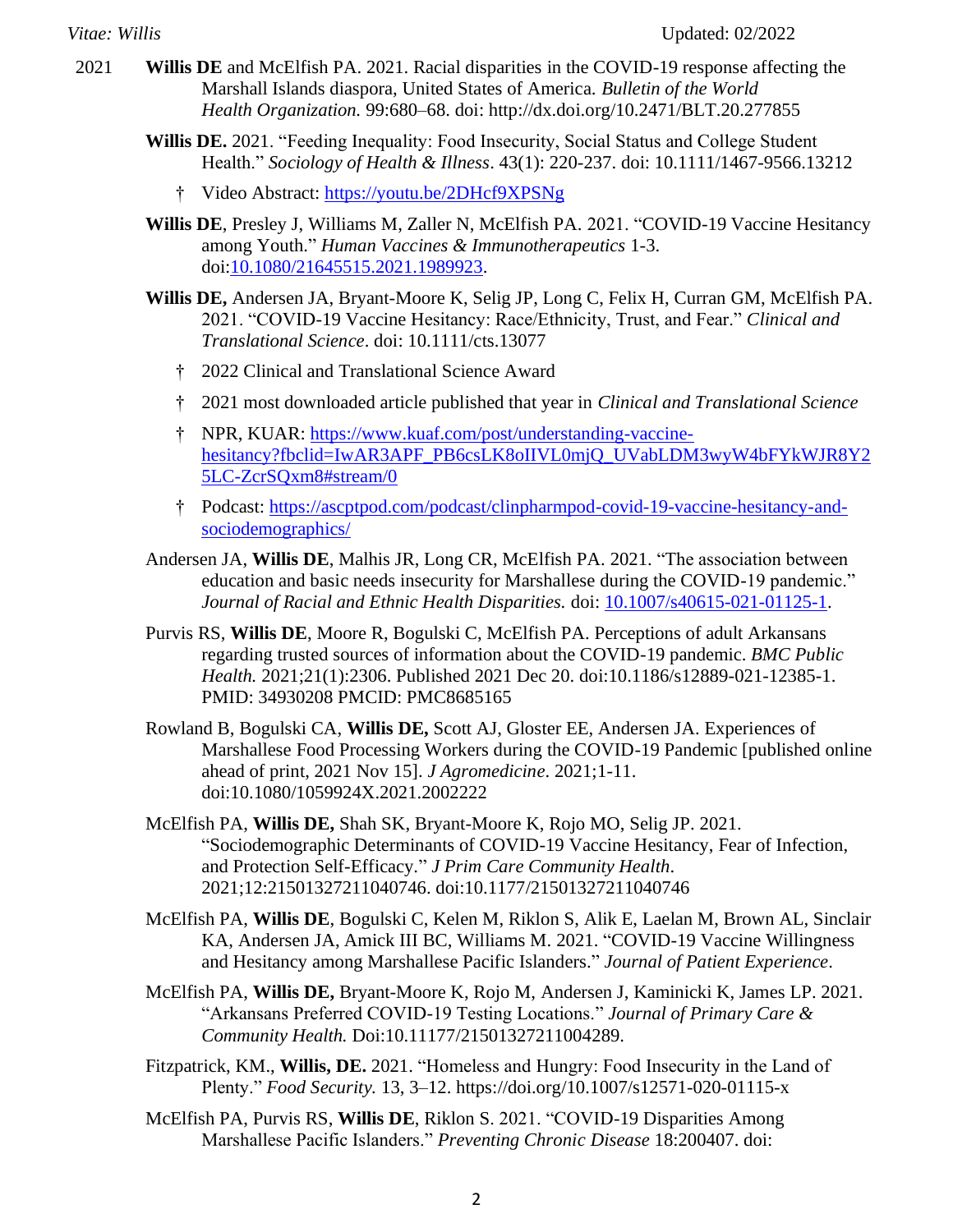[10.5888/pcd18.200407.](https://doi.org/10.5888/pcd18.200407)

- Moore R, Purvis RS, Hallgren E, **Willis DE,** Hall S, Reece S, CarlLee S, Judkins H, McElfish, PA. 2021 "Motivations to Vaccinate Among Hesitant Adopters of the COVID-19 Vaccine." *J Community Health*. <https://doi.org/10.1007/s10900-021-01037-5>
- Purvis RS, Hallgren E, Moore RA, **Willis DE**, Hall S, Gurel-Headley M, McElfish PA. Trusted Sources of COVID-19 Vaccine Information among Hesitant Adopters. *Vaccines*. 9(12):1418. doi:10.3390/vaccines9121418.
- Moore R, **Willis DE**, Sumit SK, Purvis RS, Shields X, McElfish PA. 2021. "'The risk seems too high': Thoughts and feelings about COVID-19 vaccination." *International Journal of Environmental Research and Public Health*. 18(16):8690. <https://doi.org/10.3390/ijerph18168690>
- Hallgren E, Moore R, Purvis RS, Hall S, **Willis DE,** Reece S, CarlLee S, Gurel-Headley M, McElfish PA. Facilitators to Vaccination among Hesitant Adopters. *Human Vaccines & Immunotherapeutics* 1-8.
- Andersen JA, Felix HC, Eswaran H, Payakachat N, **Willis DE,** Bogulski C, McElfish PA. 2021. Factors Associated with First-Time Telehealth Utilization for Marshallese Living in the United States. *Telemedicine Reports*. 2(1):217-223. <http://doi.org/10.1089/tmr.2021.0023>
- Felix HC, Andersen JA, **Willis DE**, Malhis JR, Selig JP, McElfish PA. 2021. "Control of Type 2 Diabetes Melitus during the COVID-19 Pandemic." *Primary Care Diabetes*. <https://doi.org/10.1016/j.pcd.2021.06.012>
- McElfish PA. Purvis RS, James LP, **Willis DE**, Andersen JA. 2021."Perceived Barriers to COVID-19 Testing." *International Journal of Environmental Research and Public Health*. 18, 2278. https://doi.org/ 10.3390/ijerph18052278
- McElfish PA, Rowland B, Porter A, Felix HC, Selig JP, Semingson J, **Willis DE**, Smith M, Riklon S, Alik E, Padilla-Ramos A, Jasso EY, Zohoori N. 2021. "Use of Community-Based Participatory Research Partnerships to Reduce COVID-19 Disparities Among Marshallese Pacific Islander and Latino Communities – Benton and Washington Counties, Arkansas, April–December 2020." *Preventing Chronic Disease*.
- Moore R, Zielinski MJ, Thompson RG, **Willis DE**, Purvis RS, McElfish PA. 2021. "'This Pandemic Is Making Me More Anxious about My Welfare and the Welfare of Others:' COVID-19 Stressors and Mental Health." *International Journal of Environmental Research and Public Health* 18(11):5680. doi: [10.3390/ijerph18115680.](https://doi.org/10.3390/ijerph18115680)
- 2020 Fitzpatrick KM, **Willis DE**. 2020. "Chronic Disease, the Built Environment, and Unequal Health Risks in the 500 Largest U.S. Cities." *International Journal of Environmental Research and Public Health* 17(8):2961.
	- McElfish PA., Cleek AB, **Willis DE**, Purvis RS, James, LP. 2020. "Leveraging Community Engagement Capacity to Address COVID-19 Disparities among Pacific Islander and Latinx Communities in Arkansas." *Journal of Clinical and Translational Science* 1–13. doi: [10.1017/cts.2020.562.](https://doi.org/10.1017/cts.2020.562)
	- Fitzpatrick KM, Spialek M, **Willis DE,** Paschal J, English E. 2020. "Food Insecurity in the Post-Disaster Harvey Setting." *Current Developments in Nutrition* 4(2):138-138.
	- Fitzpatrick KM, Harris C, Drawve G, **Willis DE.** 2020. "Assessing Food Insecurity Among US Adults During the COVID-19 Pandemic." *Journal of Hunger and Environmental Nutrition.*
- 2019 **Willis DE**, Fitzpatrick KM. 2019. "Adolescent Food Insecurity: The Special Case of Marshallese Youth in Northwest Arkansas." *Public Health Nutrition*.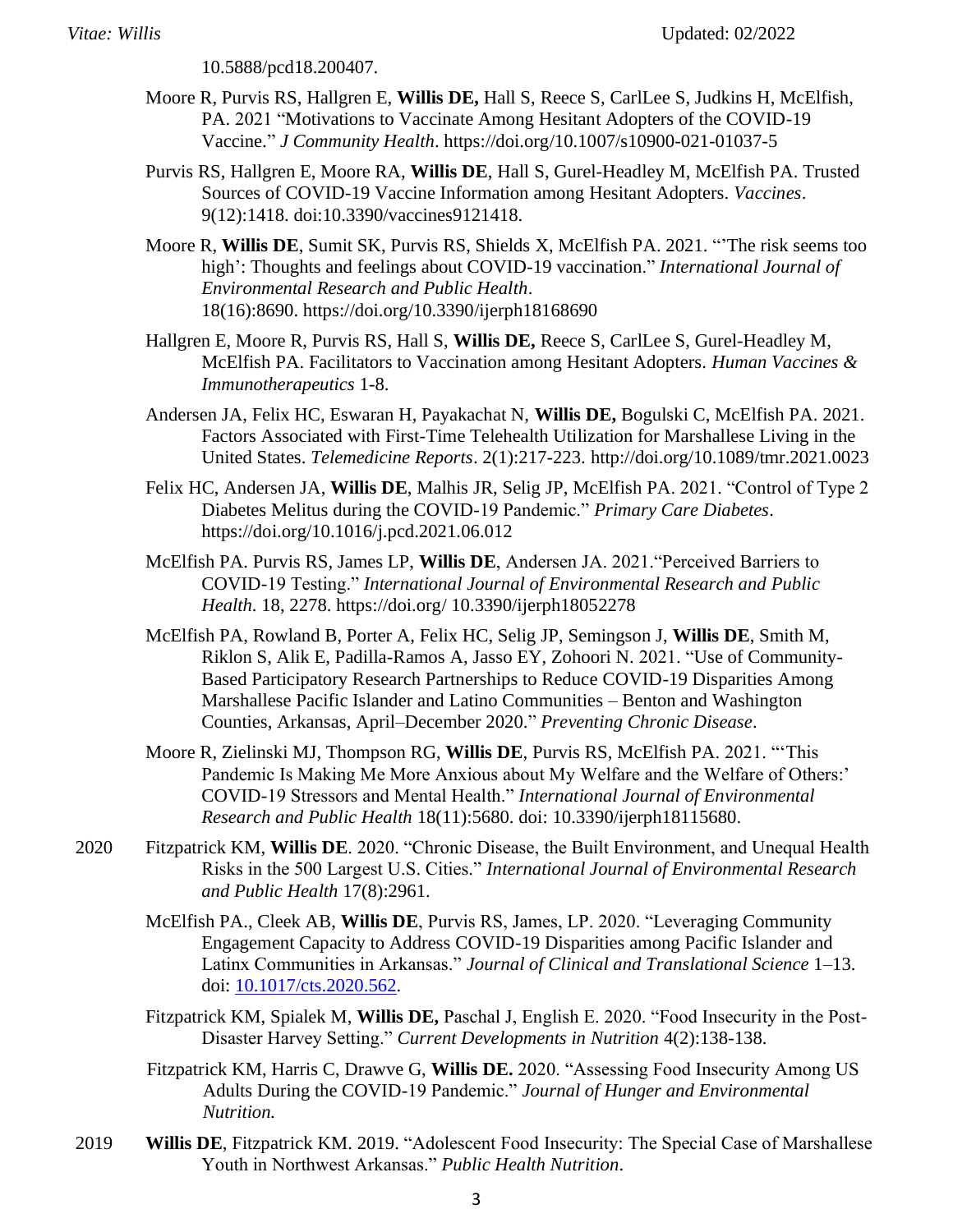<https://doi.org/10.1017/S1368980019002647>

- Rubin, Z, **Willis DE**, Ludwig M. 2019. "Measuring Success in Intentional Communities: A Critical Evaluation of Commitment and Longevity Theories." *Sociological Spectrum*. <https://doi.org/10.1080/02732173.2019.1645063>
	- † Outstanding Article Award 2020, Communal Studies Association Annual Meeting
- **Willis DE**, 2019. "Feeding the Student Body: Unequal Food Insecurity Among College Students." *American Journal of Health Education* 50(3):167-175. <https://doi.org/10.1080/19325037.2019.1590261>
- 2018 Fitzpatrick KM, Shi X, **Willis DE**, Niemeir J. 2018. "Obesity and Place: Chronic Disease in the 500 Largest U.S. Cities." *Obesity Research & Clinical Practice*.
- 2017 **Willis DE**, Fitzpatrick KM. 2017. "Food Insecurity and Social Capital Among Middle School Students." *Youth & Society*.<https://doi.org/10.1177/0044118X17725460>
	- Fitzpatrick KM, **Willis DE**. 2017. "Risks, Resources, and Depressive Symptomatology Among Marshallese Adolescents." *American Journal of Orthopsychiatry*. http://dx.doi.org/10.1037/ort0000288
	- Rubin Z, Ludwig M, **Willis DE.** 2017. "Happy, Healthy, Functional, Fit: What Works Best in Present-Day Intentional Communities. *Communities.* 176. 42-26.
- 2016 **Willis DE**, Fitzpatrick KM. 2016. "Psychosocial Factors as Mediators of Food Insecurity and Weight Status Among Middle School Students." *Appetite*, 103:236-43. <https://doi.org/10.1016/j.appet.2016.04.022>
- 2015 Fitzpatrick KM, **Willis DE**. 2015. "Parent/Student Risk and Protective Factors in Understanding Early Adolescents' Body Mass Index." *The Journal of Early Adolescence*, 36(4):510-526. <https://doi.org/10.1177/0272431615570058>
- 2014 Fitzpatrick KM, **Willis DE**, O'Connor G. 2014. "Circumstances, Resources, and Weight Status Outcomes Among Middle School Students." *The Journal of Early Adolescence*, 34(8):1058-74.<https://doi.org/10.1177/0272431613518974>

#### **BOOK CHAPTERS AND ENCYCLOPEDIA ENTRIES**

- 2018 **Willis DE**, Fitzpatrick KM. 2018. "Poverty, Food Insecurity, and Health among Youth." in *Food and Poverty: Food Insecurity and Food Sovereignty among America's Poor,* edited by Leslie Hossfeld, Brooke Kelly, and Jill Waity. Vanderbilt University Press.
- 2014 Fitzpatrick KM, **Willis DE**. 2014. "Race and Place." *Wiley Blackwell Encyclopedia of Health, Illness, Behavior and Society,* edited by Stella Quah, William C. Cockerham, and Robert Dingwall. Oxford, England: Blackwell Publishing Limited.

#### **MANUSCRIPTS UNDER REVIEW** (\* = equal/alphabetical authorship)

- **Willis, DE,** Andersen, JA, Selig, JP, Shah, S, Montgomery, B., Zaller, N., Bryant-Moore, K., Scott, A., Williams, M., McElfish, P. COVID-19 Vaccine Hesitancy and Experiences of Racial Discrimination among African Americans. Submitted to: *Journal of Racial and Ethnic Health Disparities.*
- **Willis DE,** Schootman M, Shah SK, Reece S, Selig JP, Andersen JA, McElfish PA. Parent/guardian intentions to vaccinate children against COVID-19 in the United States. Submitted to: *Human Vaccines & Immunotherapeutics.*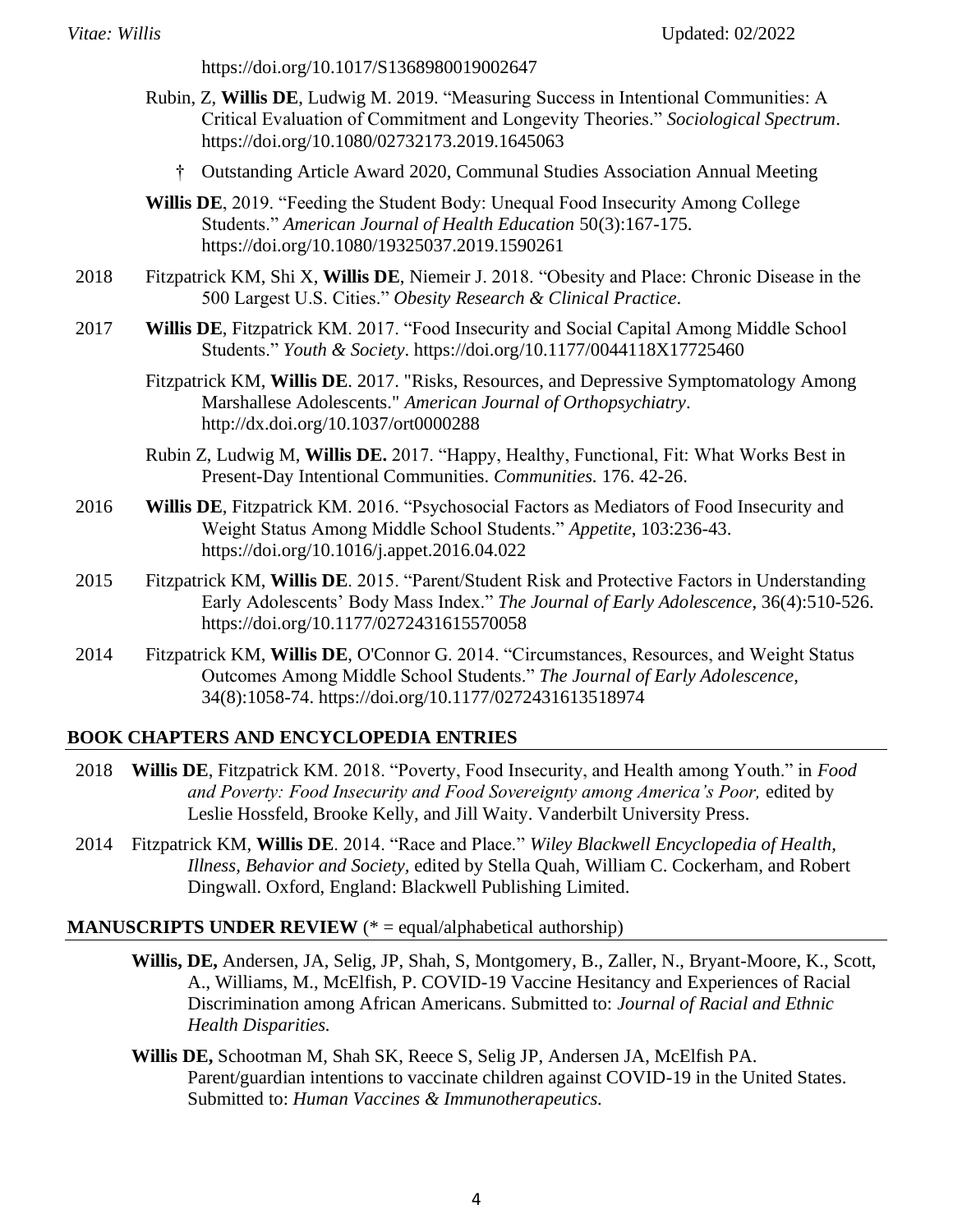- McElfish PA, **Willis DE,** Shah SK, Reece S, Andersen J, Schootman M, Richard-Davis G, Selig JP, Warmack TS. Parents' and Guardians' Intentions to Vaccinate Children against COVID-19. Submitted to: *Vaccines.*
- **Willis DE**, Long CR, Rowland B, Tidwell C, Andersen JA, McElfish PA. COVID-19 and Food Insecurity in a Vulnerable Rural State. Submitted to: *Public Health Reports*.
- Bogulski CA, **Willis DE**, Williams CA, Ayers BL, Andersen JA, McElfish PA. "Stressful life events and social support among pregnant Marshallese women." Submitted to *Maternal and Child Health Journal*.
- Andersen JA, **Willis DE**, Hallgren E, McElfish PA, Felix HC. Physical Activity and Fruit and Vegetable Consumption during the COVID-19 Pandemic for People with Type 2 Diabetes Mellitus. Submitted to: *The Science of Diabetes Self-Management and Care.*
- Hallgren E, **Willis DE**, Rowland B, Selig JP, McElfish PA. Associations between Diagnosed Anxiety and Depression and Exposure to Life Stressors during the COVID-19 Pandemic. Submitted to: *Journal of Health and Social Behavior*
- Andersen JA, Rowland B, Gloster E, **Willis DE**, Hernandez N, Felix HC, Long CR, McElfish PA. Associations among Self-Reported Mental Health, Physical Activity, and Diet during the COVID-19 Pandemic. Submitted to: *Mental Health and Physical Activity.*
- Long CR, Narcisse M, Selig JP, **Willis DE,** Gannon M, Rowland B, English ES, McElfish PA. Prevalence and Associations between Food Insecurity and Overweight Obesity among Native Hawaiian and Pacific Islander Adolescents. Submitted to: *Public Health Nutrition*.
- McElfish PA, Selig JP, Scott AJ, Rowland B, **Willis DE**, Reece S, CarlLee S, Macechko MD, Shah SK. Associations between General Vaccine Hesitancy and Sociodemographic Factors and Health Care Accesses among Arkansans. Submitted to: *Journal of General Internal Medicine.*

#### **MANUSCRIPTS IN PROGRESS**

**Willis DE**. The Social Costs of Food Insecurity Among College Students

- **Willis DE,** Schootman M, McElfish, PA. COVID-19 Child Vaccination: How Hesitant are Parents?
- **Willis DE,** Andersen JA, McElfish PA. COVID-19 and Unequal Death Exposure.
- **Willis, DE,** Williams M, McElfish PA. COVID-19 Vaccine Uptake in the State of Arkansas.
- **Willis DE,** Andersen JA, Schootman M, McElfish PA. State-level Structural Racism and Vaccine Attitudes.
- Long C, **Willis DE,** McElfish, PA, et al. Food Insecurity and the Uneven Health Consequences of COVID-19.
- Long C, Narcisse JMR, Selig JP, **Willis DE.** Food Insecurity, Gender, SNAP, and Obesity among Native Hawaiian and Pacific Islanders.
- Hermsen J, **Willis DE**. Young Women's Attitudes about Future Work: The Role of Maternal Education and Employment.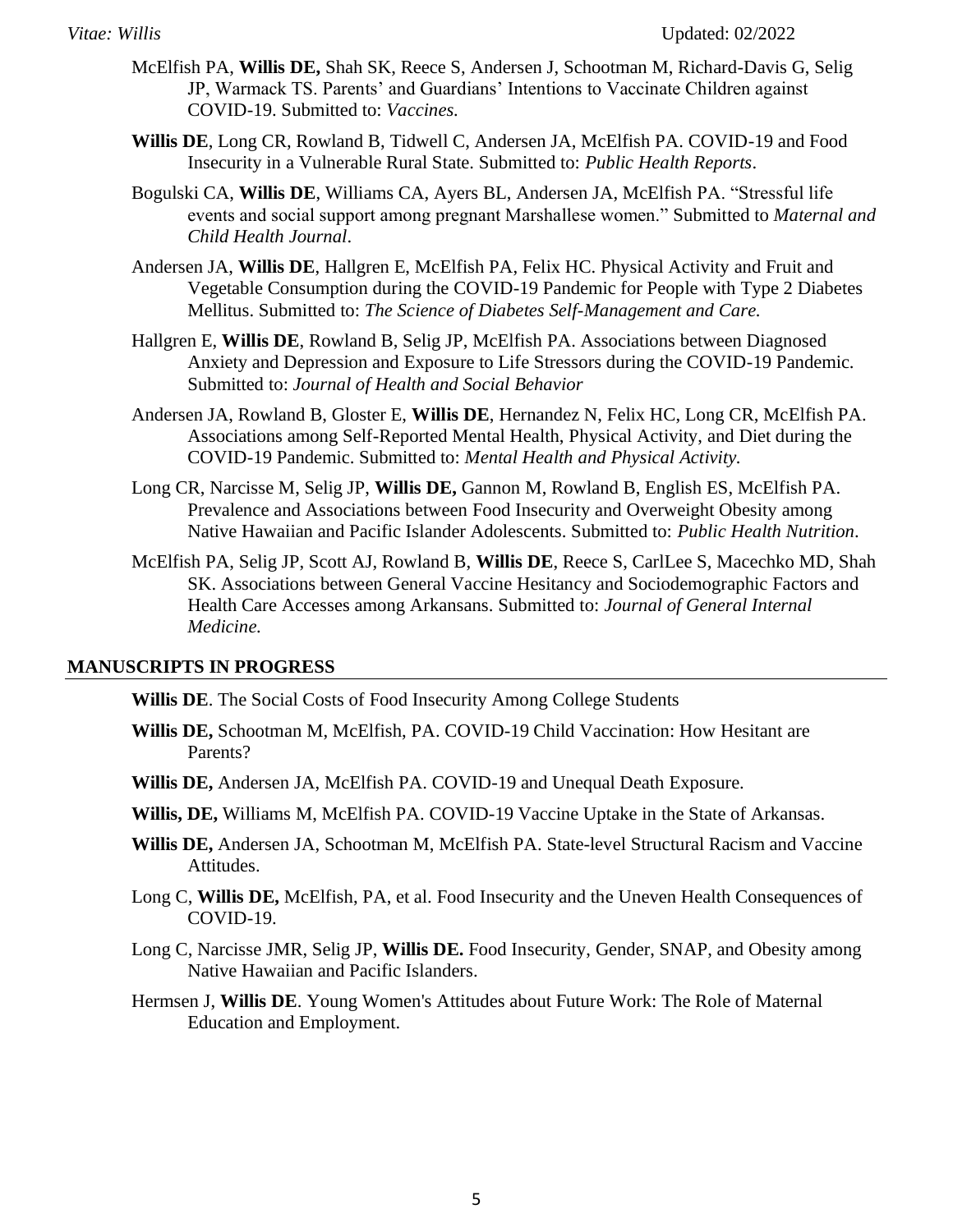#### **GRANTS**

| Role           | <b>Dates</b>   | Amount      | <b>Title</b>                                                                                                                                    |
|----------------|----------------|-------------|-------------------------------------------------------------------------------------------------------------------------------------------------|
| Team<br>Member |                | \$20,000    | Translational Research Institute, Team Science Award -<br><b>Physical Activity among Marshallese</b>                                            |
| $Co-I$         |                | \$250,000   | Arkansas INBRE Supplement – Hesitant Adopters Project                                                                                           |
| $Co-I$         | 5/2021-5/2022  | \$1,400,000 | NIH CEAL - COVID-19 PREVENT (Partnership for<br>Rapid Engagement to enhance Vaccine Uptake for<br>Everyone: Neighbors working Together) Project |
| $Co-I$         | 3/2021-11/2022 | \$715,920   | NIH RADx – Connecting Our Neighborhoods Need for<br>Enhanced and Coordinated Testing (CoNNECT) to<br>Achieve Equity: CoNNECT to Achieve Equity  |

#### **AWARDS AND HONORS**

| 2021      | <b>Astounding Apprentice Award</b>                                                                                               |
|-----------|----------------------------------------------------------------------------------------------------------------------------------|
|           | - Translational Research Institute award for most publications at UAMS over a 91 day<br>period (3 first authored, 7 co-authored) |
| 2019      | Outstanding Article Award – Communal Studies Association                                                                         |
| 2017      | Mizzou Advantage International Travel Award (\$900)                                                                              |
| 2017      | Sociology Research Award (\$2,000)                                                                                               |
| 2017      | Deaton Scholar                                                                                                                   |
| 2013-2018 | G. Ellsworth Huggins Fellowship $(\sim $50,000$ across 5 years)                                                                  |
| 2013      | Bernice Jones Endowed Chair in Community Award (\$500)                                                                           |

#### **RESEARCH REPORTS**

- 2021 Rubin, Zach, and **Don E. Willis.** 2021. The State of Food and Housing at Lander University. A Report by the Lander Task Force on Food Insecurity and Homelessness.
	- McElfish, Pearl A., Holly Felix, Zoran Bursac, Brett Rowland, Jennifer Andersen, **Don E. Willis,** et al. 2021. Comparative Effectiveness of Diabetes Prevention Program Interventions for Marshallese Patients: A Cluster Randomized Controlled Trial.
	- McElfish, Pearl A., Holly Felix, Zoran Bursac, Brett Rowland, Jennifer Andersen, **Don E. Willis,** et al. 2021. Impact of COVID-19 on Marshallese Communities in the United States.
- 2019 **Willis, Don**. 2019. Food Insecurity Among UMKC Students: A Summary Report*.* University of Missouri, Columbia, MO.
- 2017 Avery, Eileen, Joan Hermsen, Katelynn Towne, and **Don E. Willis**. 2017. The 2016 Missouri Crime Victimization Survey: Executive Report. University of Missouri, Columbia, MO.
	- Avery, Eileen, Joan Hermsen, Katelynn Towne, and **Don E. Willis**. 2017. The 2016 Missouri Crime Victimization Survey: Perceptions of Law Enforcement Report. University of Missouri, Columbia, MO.
	- Avery, Eileen, Joan Hermsen, Katelynn Towne, and **Don E. Willis**. 2017. The 2016 Missouri Crime Victimization Survey: Neighborhood Trust, Safety, and Fear Report. University of Missouri, Columbia, MO.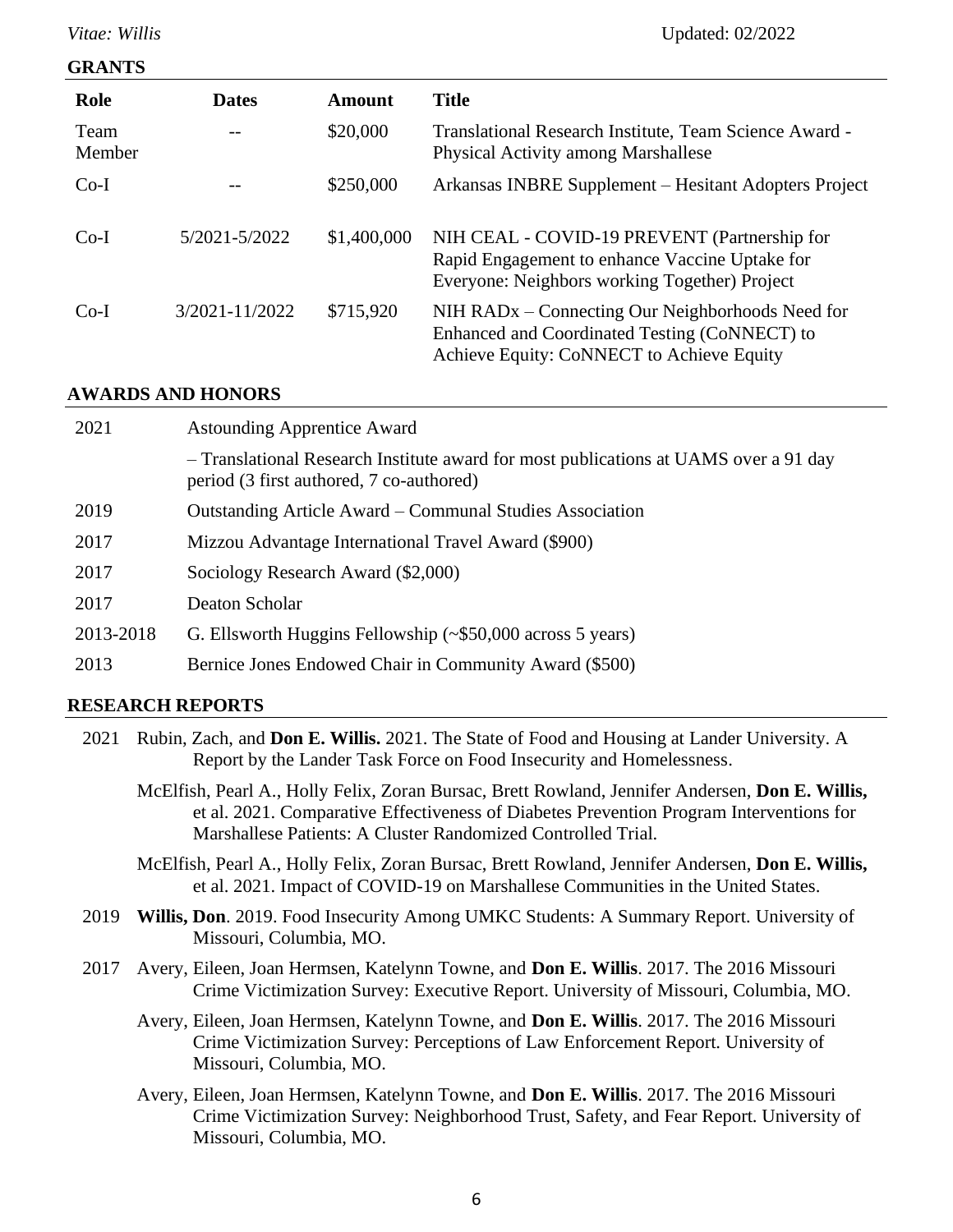- Avery, Eileen, Joan Hermsen, Katelynn Towne, and **Don E. Willis**. 2017. The 2016 Missouri Crime Victimization Survey: Intimate Partner Violence Report. University of Missouri, Columbia, MO.
- 2013 Fitzpatrick, Kevin M., **Don E. Willis**, and Gail O'Connor. 2013. Hunger and Poverty in Northwest Arkansas: A Comparative Analysis. Community Factsheet Vol. 4:2. Community and Family Institute: Department of Sociology and Criminal Justice, University of Arkansas.
	- Fitzpatrick, Kevin M., **Don E. Willis**, and Gail O'Connor. 2013. Health, Well-Being, and Food Insecurity Among 5<sup>th</sup>-7<sup>th</sup> Grade Students. Community Factsheet Vol. 4:1. Community and Family Institute: Department of Sociology and Criminal Justice, University of Arkansas.
	- Fitzpatrick, Kevin M., **Don E. Willis**, and Gail O'Connor. 2013. Counting NWA's Homeless: Preliminary Results from the 2013 Homeless Census. Community Factsheet Vol. 4:6. Community and Family Institute: Department of Sociology and Criminal Justice, University of Arkansas.
	- Fitzpatrick, Kevin M., **Don E. Willis**, and Gail O'Connor. 2013. The Changing Face of NWA's Homeless: More Results from the 2013 Homeless Census. Community Factsheet Vol. 4:7. Community and Family Institute: Department of Sociology and Criminal Justice, University of Arkansas.
- 2012 Fitzpatrick, Kevin M., **Don E. Willis**, and Gail O'Connor. 2012. Hope 2012: 4th Annual Community Service-Focused Event for Northwest Arkansas. Community Factsheet Vol. 3:8. Community and Family Institute: Department of Sociology and Criminal Justice, University of Arkansas.
	- **Willis, Don E**., Gail O'Connor, and Kevin M. Fitzpatrick. 2012. Hope 2012: A Health Status Report. Community Factsheet Vol. 3:10. Community and Family Institute: Department of Sociology and Criminal Justice, University of Arkansas.
- 2011 Hallgren, Emily, **Don E. Willis**, and Kevin M. Fitzpatrick. 2011. Hope 2011: A Health Status Report. Community Factsheet Vol. 3:7. Community and Family Institute: Department of Sociology and Criminal Justice, University of Arkansas.
	- Fitzpatrick, Kevin M., Emily Hallgren, and **Don E. Willis** 2011. *Race and Ethnicity Matter: What NWA Residents Are Saying About Quality of Life*. Community Factsheet Vol. 3:2*.*  Community and Family Institute: Department of Soc and Cr Justice, Univ. of Arkansas

#### **PROFESSIONAL PRESENTATIONS (\* by invitation)**

- 2021 **Willis DE**, English ES, McElfish PA, Long CR. 2021. "Food Insecurity and health during COVID-19 in Arkansas." Food Insecurity, Neighborhood Food Environment, and Nutrition Health Disparities: State of the Science; National Institutes of Health Virtual Workshop.
- 2020 Fitzpatrick, Kevin M., **Don E. Willis**. 2020. "Homeless and Hungry: Food Insecurity in the Land of Plenty." Presented at the American Sociological Association Annual Meeting, San Franciso, CA-Virtual (August).
- 2019 **Willis, Don E**., Kevin M. Fitzpatrick. 2019. "Adolescent Food Insecurity: The Special Case of Marshallese Youth in Northwest Arkansas." Presented at the Arkansas Sociological and Anthropological Association Annual Meeting, Little Rock (November).
	- \* **Willis, Don E**. 2019. "Food Insecurity and the Social Reproduction of Inequality." Emporia at the Table (EAT) Initiative. Emporia State University.
		- **Willis, Don E**. 2019. "Embodying Inequality: Food Insecurity, Social Status, and Health Outcomes Among College Students." Presented at the American Sociological Association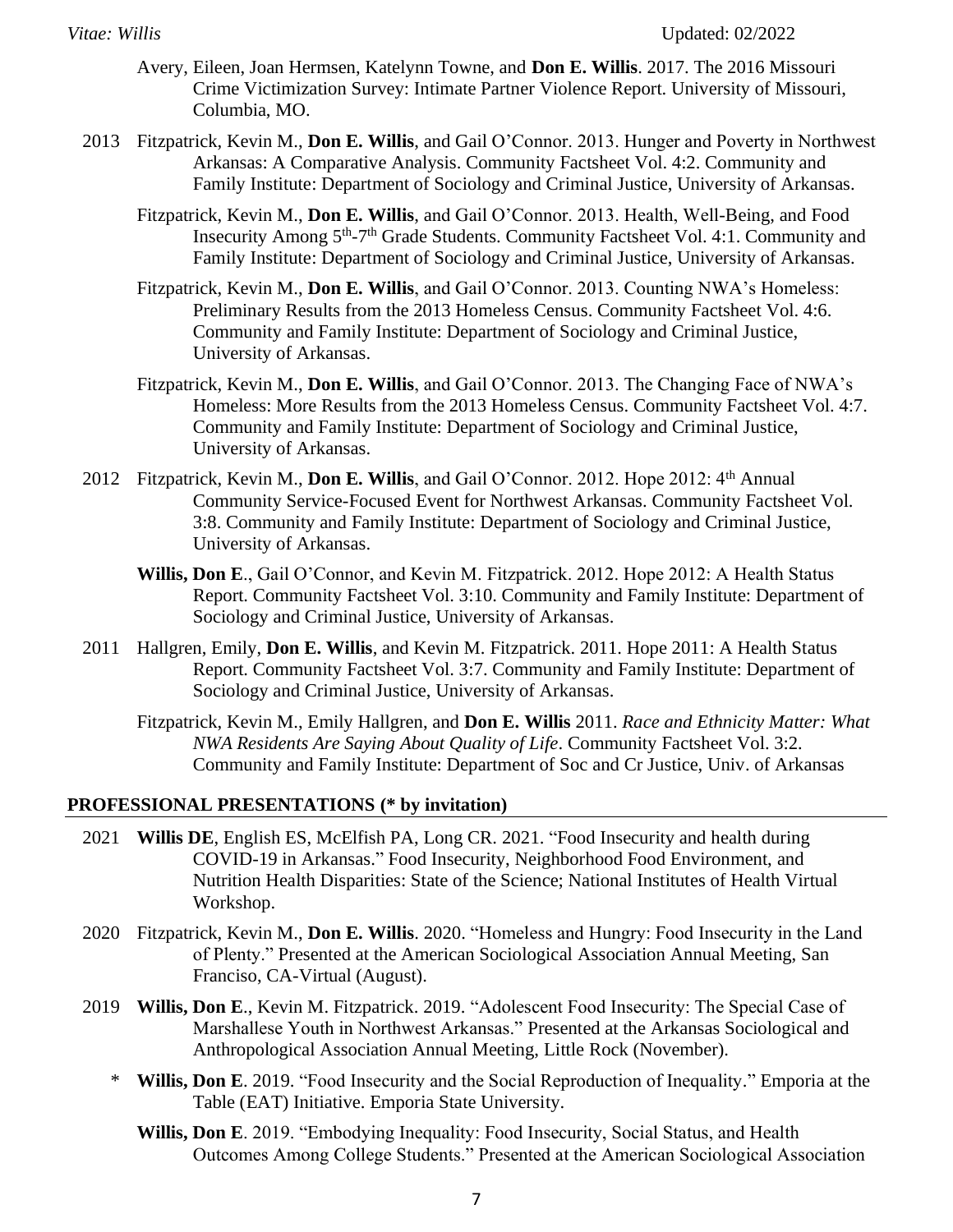Meetings, New York City (August).

- \* **Willis, Don E.** 2019 (February). "Poverty, Food, and Nutritionism. University of Arkansas at Little Rock Downtown Lecture Series.
- \* **Willis, Don E**. 2019 (April). "Whose side are we on?" Revisiting Becker's Question. Speaker at University of Central Arkansas, Alpha Kappa Delta Induction Ceremony.
- 2018 **Willis, Don E.** 2018. "The Social Costs of Food Insecurity Among College Students." Presented at the Arkansas Sociological and Anthropological Association Annual Meeting, Conway (November).
	- Hermsen, Joan M., and **Don E. Willis**. 2018. "Young Women's Attitudes Toward Future Work" Presented at the American Sociological Association Meetings, Philadelphia (August).
	- Rubin, Zach., and **Don E. Willis**. 2018. "Defining and Measuring Success in Intentional Communities: An Analysis of What Works Today." Presented at the Midwest Sociological Society Annual Meetings, Minneapolis (March).
- 2017 Fitzpatrick, Kevin M., and **Don E. Willis**. 2017. "Risks, Resources, and Depressive Symptomatology Among Marshallese Adolescents" Presented at the American Sociological Association Meetings, Montréal (August).
	- \* **Willis, Don E**. 2017 (Spring/Summer). Food Insecurity and Inequality. Missouri Scholars Academy.
- 2015 Schatz, Enid, Margaret Ralston, Sangeetha Madhavan, **Don E. Willis**, F. Xavier Gomez-Olive, and Mark Collinson. 2015. "Older person's living arrangements and health in rural South Africa: Confirming social positioning?" Presented at the 7<sup>th</sup> African Population Conference, Johannesburg, South Africa (November/December).
	- **Willis, Don E**., and Kevin M. Fitzpatrick. 2015. "Psychosocial Mediators of the Food Insecurity-Obesity Paradox." Presented at the Midwest Sociological Society Annual Meetings, Kansas City (March).
	- Hermsen, Joan M., and **Don E. Willis**. 2015. "Young Women's Attitudes about Future Work: The Role of Maternal Education and Employment." Presented at the Midwest Sociological Society Annual Meetings, Kansas City (March).
	- \* **Willis, Don E**. 2015 (Spring/Summer). Food Insecurity and Inequality. Missouri Scholars Academy.
- 2014 **Willis, Don E**., and Kevin Fitzpatrick. 2014. "Resources and Relationships: Food Insecurity and Social Capital Among Middle School Students." Presented at the American Sociological Association Annual Meetings, San Francisco (August).
- 2013 Fitzpatrick, Kevin M., **Don E. Willis**, and Gail O'Connor. 2013. "Social Class, Social Resources and Weight Status Outcomes Among Middle School Students." Presented at the American Sociological Association Meetings, New York (August).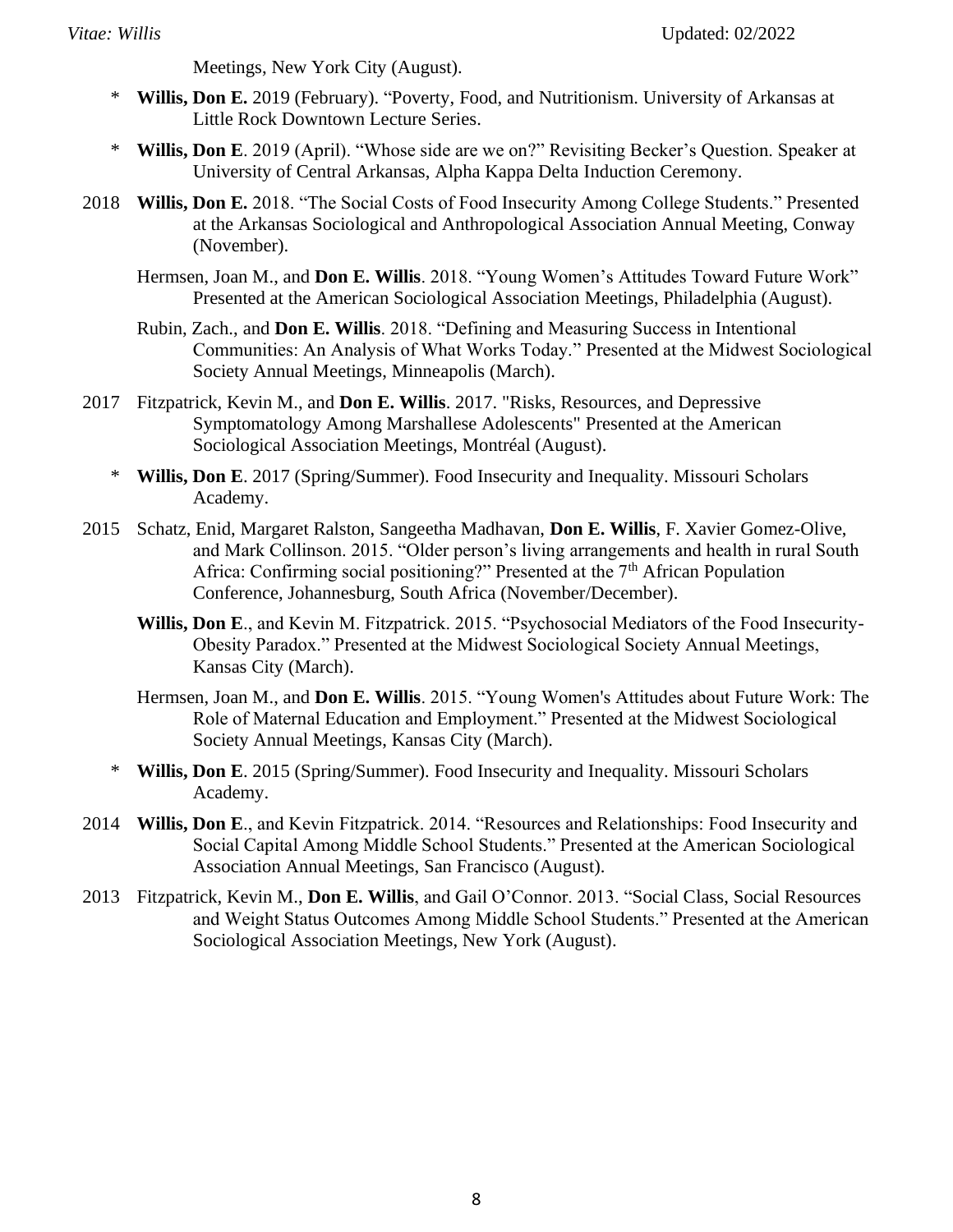**RESEARCH POSITIONS**

# 2020 - present **Assistant Professor** – **University of Arkansas for Medical Sciences – Northwest, Division of Community Health and Research** Supervisor: Dr. Pearl McElfish, Vice Chancellor, UAMS Northwest Main Projects: Vaccine Hesitancy and Uptake, statewide and national studies with nested-design to match qualitative interviews with quantitative survey data. Covid-19 testing survey. Covid-19 Impact Statewide; Covid-19 Marshallese National Sample Responsibilities: Analyzing Data, Research Design, Writing Research Reports, Writing Peerreviewed Publications 2018 - 2020 **Assistant Professor** – **University of Arkansas at Little Rock, Sociology** Supervisor: Dr. Krista Lewis, Chair, Department of Sociology and Anthropology Responsibilities: Analyzing Data, Writing Research Reports, Writing Peer-reviewed Publications 2017 - 2018 **Graduate Research Assistant** – **University of Missouri, Sociology** Faculty: Dr. Joan Hermsen, Dr. Eileen Avery Main Project: Missouri Crime Victimization Survey Responsibilities: Analyzing Data, Writing Research Reports 2016 - 2018 **Graduate Research Assistant** – **University of Missouri, Women's & Gender Studies** Faculty: Dr. Joan Hermsen Main Project: Motherhood Timing and Health/Wellness Responsibilities: Merging and analyzing Health and Retirement Study data. Reviewing literature on the impact of parenthood timing on health in later life. Writing literature reviews and publishable manuscripts. 2014 – 2015 **Graduate Research Assistant** – **University of Missouri, Women's & Gender Studies** Faculty: Dr. Joan Hermsen Main Project: Gender & Work Attitudes among Youth Responsibilities: Merging and analyzing thirty years of Monitoring the Future data. Reviewing literature on youth attitudes about gender. Writing literature reviews and publishable manuscripts. 2014 – 2015 **Graduate Research Assistant** – **University of Missouri**, **Health Sciences** Faculty: Dr. Enid Schatz Main Project: Older Person's Health and Living Arrangements in South Africa Responsibilities: Merging WHO data and S. Africa Census data. Analysis. Reviewing literature. Writing literature reviews and publishable manuscripts. 2011 – 2013 **Graduate Research Assistant** – **University of Arkansas, Sociology and Criminology** Faculty: Dr. Kevin Fitzpatrick, Community and Family Institute Main Projects: Point-in-time Homeless Census; HOPE 2011-2012 – A Northwest Arkansas Report on Food Insecurity; Owl Creek Survey Responsibilities: Research design and implementation. Data collection. Data analysis. Writing research reports and publishable manuscripts.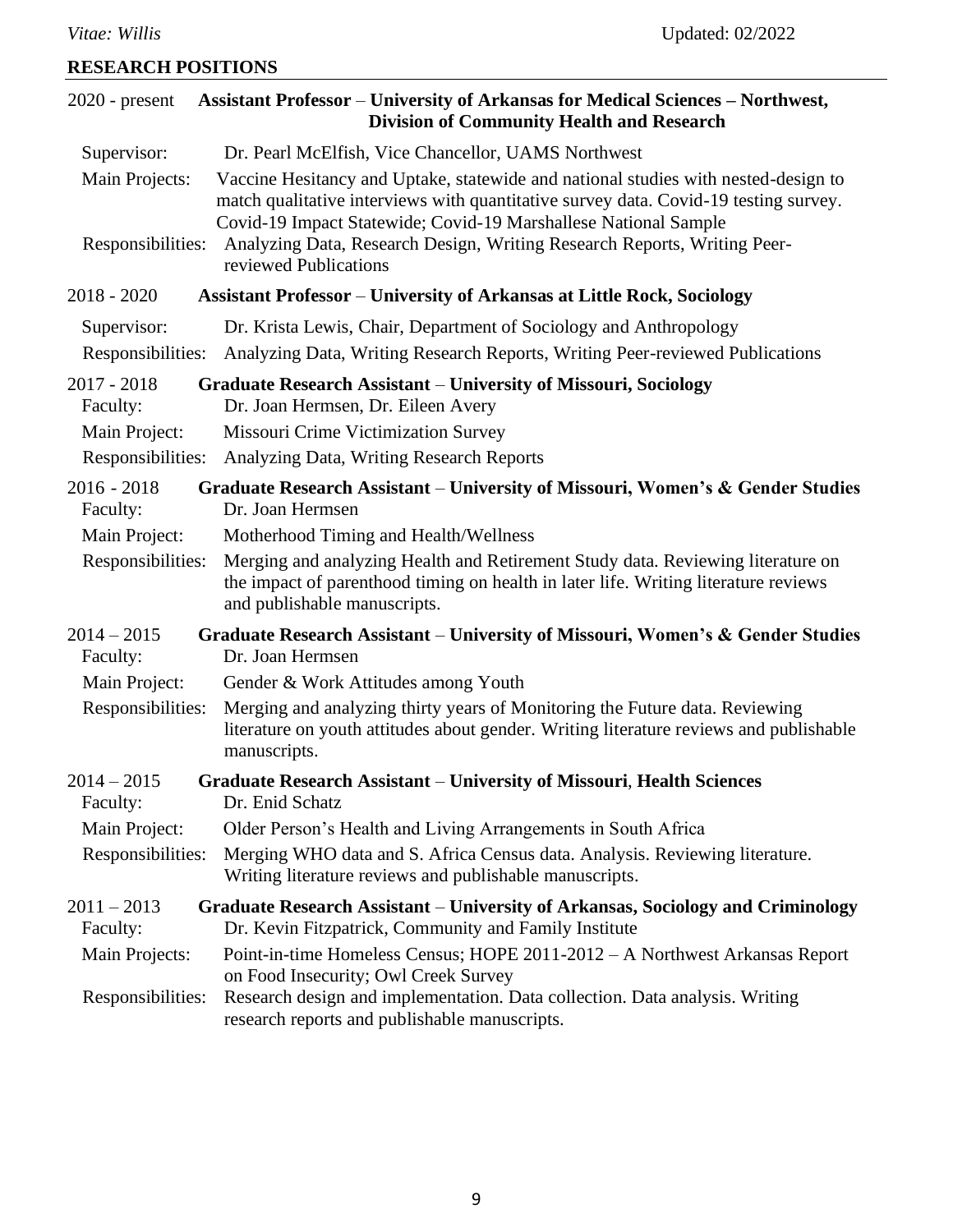#### **TEACHING POSITIONS**

| $2021$ – present                                                |                    | <b>Affiliate Faculty – University of Arkansas – Fayetteville</b>  |
|-----------------------------------------------------------------|--------------------|-------------------------------------------------------------------|
| <b>General Sociology</b>                                        | SOC 2013 Fall 2021 |                                                                   |
| $2018 - 2020$                                                   |                    | <b>Assistant Professor – University of Arkansas – Little Rock</b> |
| Intro to Sociology                                              | SOC 2300           | Fall 2018, Spring 2019, Summer 2019                               |
| Senior Capstone Seminar                                         | SOC 4387           | <b>Fall 2019</b>                                                  |
| <b>Urban Sociology</b>                                          |                    | SOC 3341 Fall 2018, Fall 2019                                     |
| Poverty and Place                                               | SOC 4395           | Spring 2019                                                       |
| 2016 – 2018 <b>Graduate Instructor – University of Missouri</b> |                    |                                                                   |
| Intro to Sociology (Honors)                                     |                    | SOC 1000H Fall 2017, Spring 2017                                  |
| Sociology of Health                                             | SOC 3440           | Spring 2018                                                       |
| The Family                                                      | SOC 3420           | Fall 2016                                                         |
| Aging and The Life Course                                       | SOC 4210           | Spring 2016                                                       |
| $2013 - 2014$                                                   |                    | <b>Graduate Teaching Assistant – University of Missouri</b>       |
| Social Research Methods                                         | SOC 2950           | Spring 2014                                                       |
| Intro to Sociology                                              | SOC 1000           | Fall 2013                                                         |
| Criminology                                                     | SOC 3600           | Fall 2013                                                         |
| $2012 - 2013$                                                   |                    | Lab Instructor – University of Arkansas – Fayetteville            |
| Advanced Data Analysis Lab SOC 5311L Spring 2013                |                    |                                                                   |
| Social Science Data Analytics Lab SOC 3440                      |                    | Fall 2012                                                         |

#### **GRADUATE STUDENT ADVISING**

| $2021$ – present | Advisee: Amber Obermaier – University of Arkansas – Fayetteville |
|------------------|------------------------------------------------------------------|
|                  | <b>Role: Thesis Committee Member</b>                             |
| $2020$ – present | Advisee: Amy Kendrick – University of Massachusetts – Lowell     |
|                  | <b>Role: Dissertation Committee Member</b>                       |

## **PROFESSIONAL TRAINING AND DEVELOPMENT**

| 2021 | Cultural Competency Training – Marshallese             |
|------|--------------------------------------------------------|
|      | <b>STATA</b> Mediation and Moderation Analysis         |
|      | <b>STATA Automating Reproducible Research Reports</b>  |
|      | <b>UAMS</b> Cultural Competency                        |
|      | <b>UAMS</b> Implicit Bias Training                     |
| 2019 | <b>Best Teachers Institute</b>                         |
|      | STaR Academy (Online Teaching)                         |
| 2017 | Professional Grant Development – Grant Training Center |
|      | Social Media Research                                  |
|      | Safe Space Training                                    |
| 2015 | <b>Writing Intensive Courses</b>                       |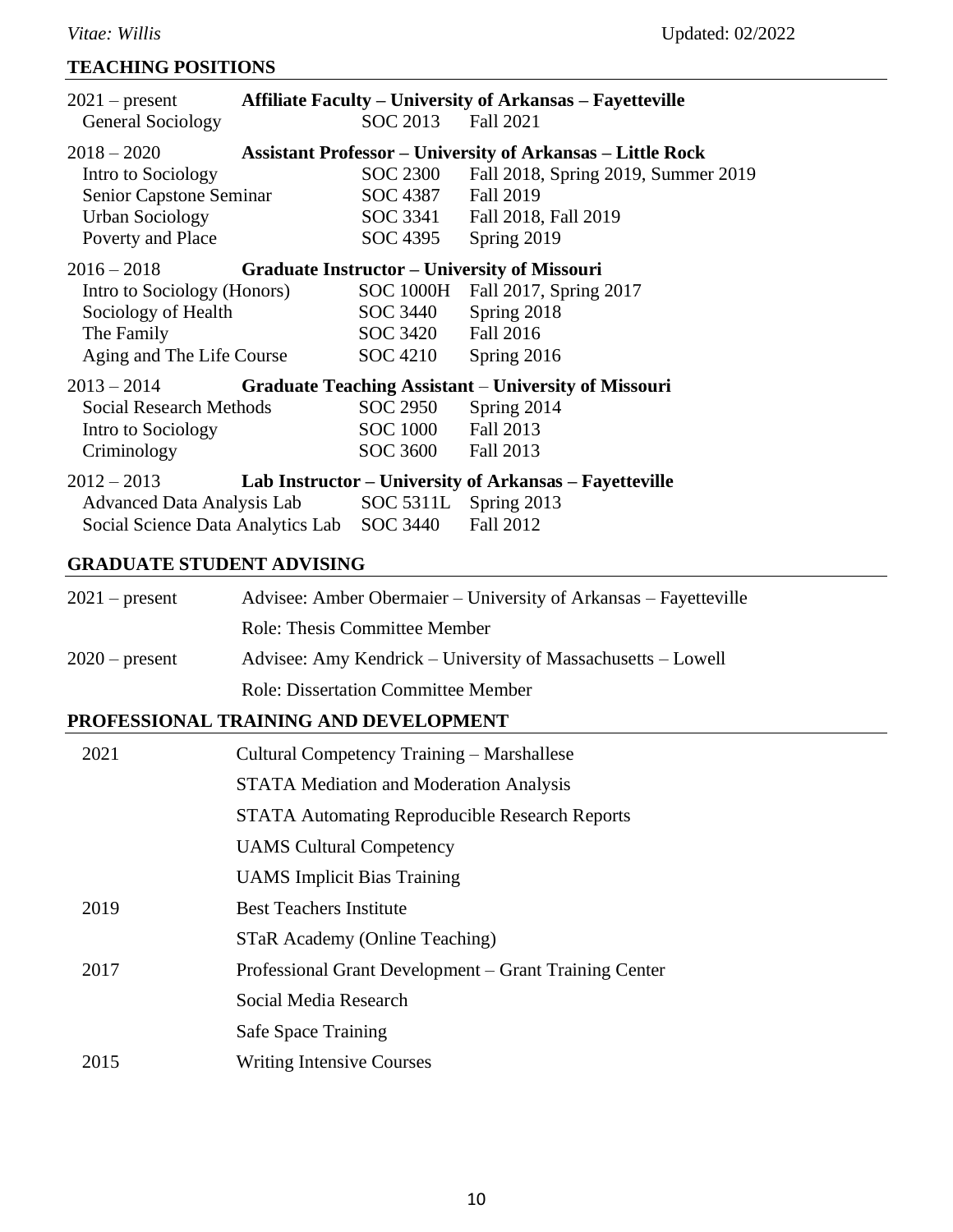## **PROFESSIONAL MEMBERSHIPS**

| American Sociological Association - ASA                 |
|---------------------------------------------------------|
| - Medical Sociology                                     |
| - Children and Youth – ASA Section                      |
| - Inequality, Poverty, and Mobility $-$ ASA Section     |
| Coalition for Food and Agricultural Sociology (CFAS)    |
| Shepherd Higher Education Consortium on Poverty – SHECP |
| - Faculty Council Member                                |
| - Programming Committee Member                          |
| <b>Midwest Sociological Association</b>                 |
| Association for the Study of Food in Society – ASFS     |
| - Graduate Association for Food Studies – ASFS          |
|                                                         |

## **SERVICE – INTERNATIONAL, NATIONAL, AND DISCIPLINARY SERVICE**

## **Editorial Advisory Board**

| $2019$ – present |  | Simulacra |
|------------------|--|-----------|
|------------------|--|-----------|

## **Ad Hoc Journal Reviewer**

| $2021 - by request$                                    | American Journal of Public Health                         |  |
|--------------------------------------------------------|-----------------------------------------------------------|--|
|                                                        | 2021 – by request American Journal of Preventive Medicine |  |
| $2020 - by request$                                    | <i>Nutrients</i>                                          |  |
| $2020 - by request$                                    | Journal of Appalachian Studies                            |  |
| $2019 - by request$                                    | Journal of Nutrition                                      |  |
| $2019 - by request$                                    | Social Problems                                           |  |
| $2018 - by request$                                    | Int. J. of Environ. Research and Public Health            |  |
| $2017 - by request$                                    | <b>Social Forces</b>                                      |  |
| $2017 - by request$                                    | Sociology of Education                                    |  |
| $2017 - by request$                                    | <b>Health Sociology Review</b>                            |  |
| $2016 - by request$                                    | Appetite                                                  |  |
| <b>Shepherd Higher Education Consortium on Poverty</b> |                                                           |  |
| $2018 - 2020$                                          | Coordinator of Poverty Studies Program                    |  |
| $2018 - 2020$                                          | <b>Faculty Council Member</b>                             |  |

- 2018 2020 Programming Committee Member
- 2018 Poverty Studies Syllabi Review

## **Learning for Life Organization**

| $2018 - 2020$ | <b>National Exploring Social Services Committee</b> |
|---------------|-----------------------------------------------------|
|---------------|-----------------------------------------------------|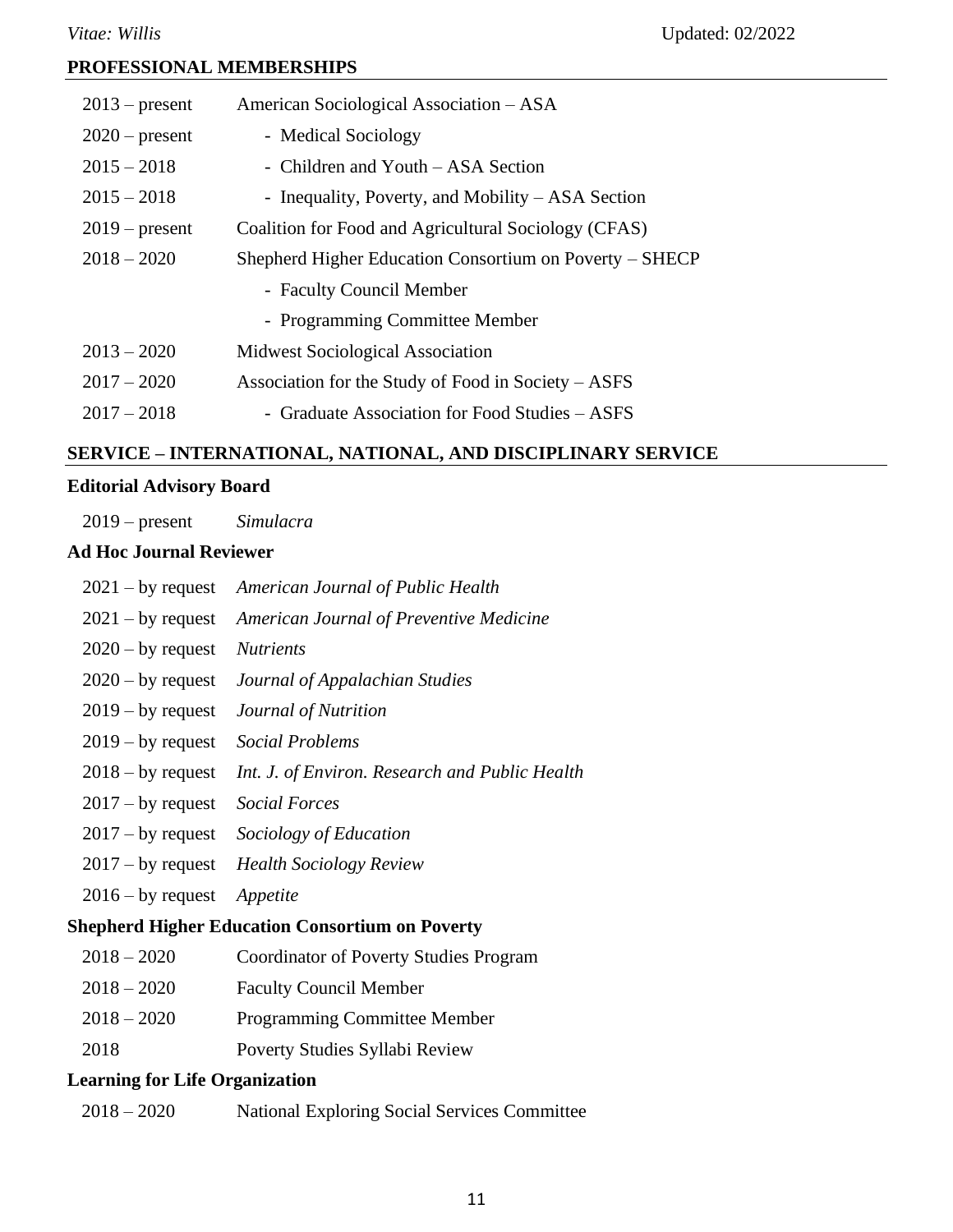## **SERVICE – DEPARTMENT, COLLEGE, AND UNIVERSITY**

## **Department of Sociology and Anthropology**

- 2019 Development of Program Assessment Questionnaire
- 2019 Assessment Report Generated
- 2018-2020 UALR Sociology Club

## **Shepherd Higher Education Consortium on Poverty**

2018 - 2020 Coordinator, UALR Poverty Studies Program

#### **Committees**

- 2020 CSSC Assessment Committee
- 2019 2020 CSSC Curriculum Committee

#### **Faculty Adviser**

2018 GENEius Club

# **Trainings and Professional Development**

| 2019          | ATLE – Internships and Service Learning                              |
|---------------|----------------------------------------------------------------------|
| 2019          | ATLE – Teaching Controversial Topics                                 |
| Mentorship    |                                                                      |
| 2017          | <b>Deaton Scholars</b><br>Callahan McAndrew                          |
| $2015 - 2017$ | Incoming Graduate Students<br>Aaron Arredondo<br><b>Emily Murray</b> |